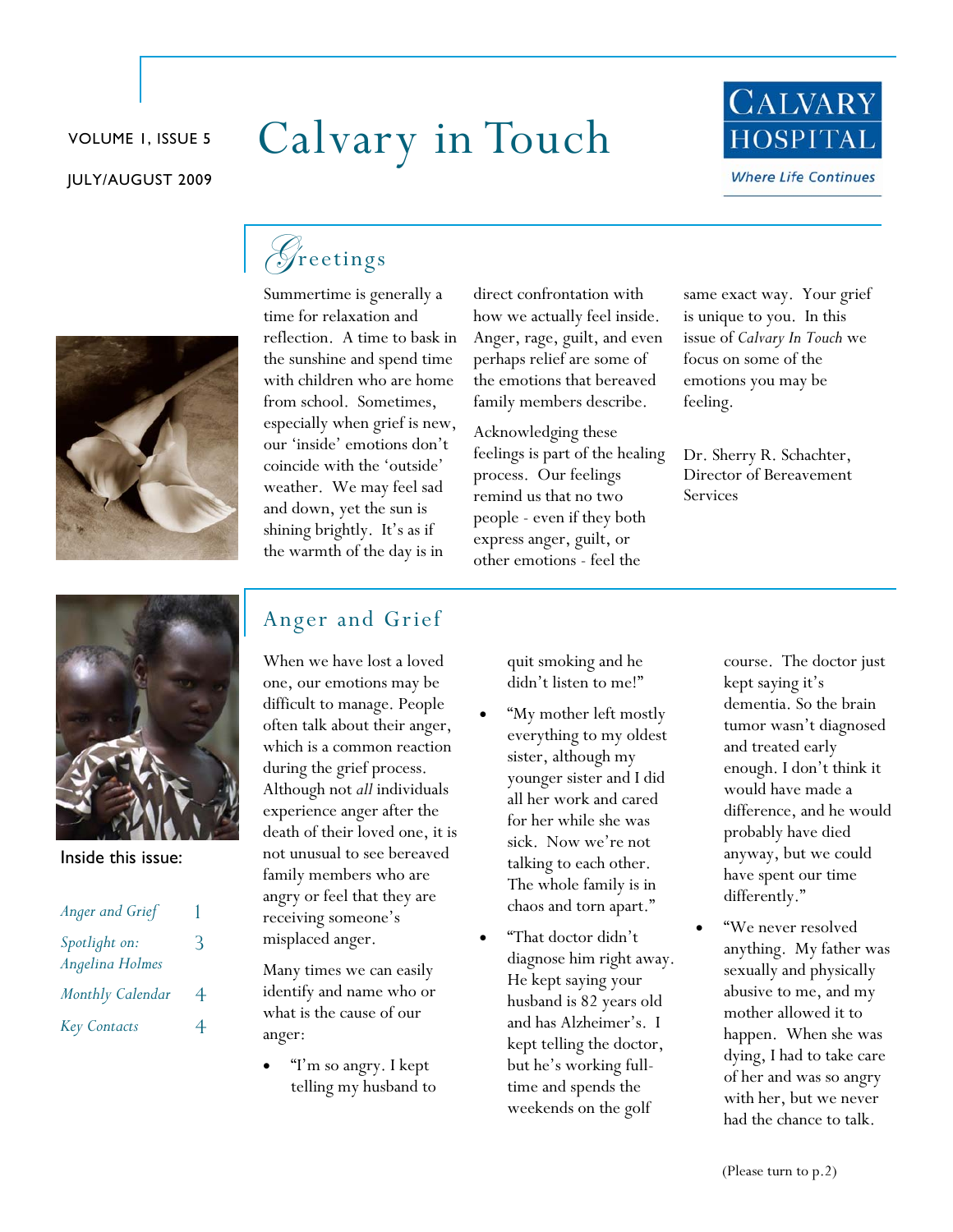#### CALVARY IN TOUCH

#### VOLUME 1, ISSUE 5



*"The road through grief is a rocky one. Traveling along it requires courage, patience, wisdom, and hope." Anonymous* 



**PAGE 2** 

# Anger and Grief (continued)

My father was in a nursing home. When he died two months later, I was furious with both of them."

- One husband expressed anger at non-supportive family and friends who arrived on the scene just days before his wife died. "Where have they been all along? Where were they when my wife needed them? Where were they when she wanted their support?"
- "My supervisor keeps saying no one wants to see a sad face in the office. I feel like I have to smile and be pleasant all the time."
- "My neighbor says I have to move on with my life. I have to clean out the closets and give my mom's belongings and clothes away."
- "My friends insist I go to the movies with them or take a trip to change my environment. It's gotten so bad that I'm screening my telephone calls. Just too much pressure. They have no idea how I feel and at the end of the day they all return home to their waiting spouses."

In situations such as the above examples, it's easy to identify who or what the survivor is angry with: someone or some situation becomes the target and focus of their anger. However, misplaced anger is not so obvious.

- After the death of a parent, one of the siblings who others describe as always being eventempered and easygoing, became "stubborn and obstinate, always ready to start a fight."
- A bereaved spouse screamed at her teenage son for leaving his homework at home.
- After the death of her adolescent, a bereaved mother is enraged at her eight-year-old daughter for going into her deceased older sister's room and trying on her



makeup. At times we can become frightened because our anger can be so intense that we may feel out of

control, yet it's important not to let our anger overpower us. Many of us were raised in households where displaying anger was not considered acceptable behavior. Therefore we may be ashamed to even admit that we're angry. However, suppressing anger is not helpful, since anger left unattended and turned inward will fester and grow into a larger obstacle then it already is. Suppressed anger doesn't disappear and often manifests itself in unhealthy ways (physically such as migraines or gastric upset, and emotionally such as difficulties with relationships). Finding helpful and safe ways to express our anger is very important to healing.

Some constructive ways to release anger may be very physical, i.e. hitting a punching bag or pillow, throwing foam rubber balls at a wall, punching a pillow, or doing activities such as walking, jogging, and lifting weights. Activities such as fishing, sewing, repairing household items, and doing construction projects can also provide an outlet for anger. Other people may prefer writing, journaling, or pursuing forms of art therapy as a way of releasing their anger.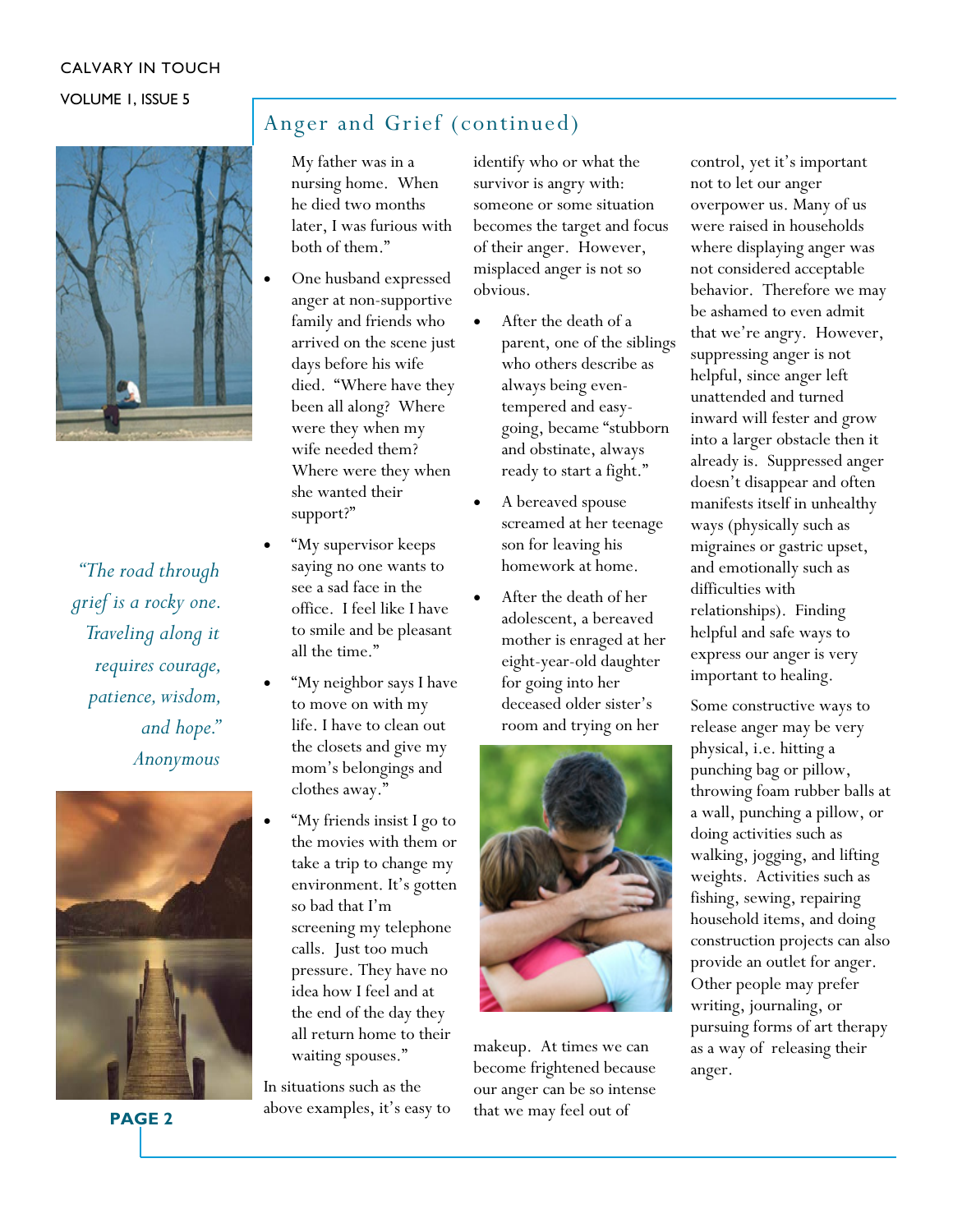## Spotlight on: Angelina Holmes (Interviewed by Barbara J. Nitzberg)

#### **I understand that you experienced the death of a parent.**

My father, Harry Asbery, was diagnosed with brain cancer in March 2008. Until he passed away at age 72 on November 21, 2008, he endured radiation and other treatment, at Regional Medical Center in South Carolina. He lived most of his life in his hometown of Vance, South Carolina.

#### **How did you first become familiar with Calvary Hospital?**

I had always been familiar with Calvary. My husband had several loved ones over the past 15 years who were inpatients; they all received excellent care. I also knew of Calvary through school and my own interest in "death and dying." I have visited your web site a number of times.

#### **What expectations did you have of us before your initial contact? How did that compare against your actual experience?**

The week before my father died, I was able to be with him in South Carolina. It was a privilege to be there advocating for him and making sure that he got the best possible care. After he died, I knew I had to get help with my grief process.

#### **How did Calvary help you address the loss of your parent? When did you begin attending the bereavement support groups?**

After my meeting with Maria Georgopoulos in January

2009, I attended my first 6-week session, took a break, and then attended a second one. I am planning to start my third group session very soon.

I didn't have any specific expectations. Being in the bereavement support group has been so much more than what I could have hoped for. I felt like I was lost in a tunnel and the group helped me open a door to "see the light." I felt so comfortable expressing myself and listening to what my fellow members were going through. In a nutshell, the support group has been my comfort zone.



At work, people try to sympathize but they really don't understand the depth of grief that a person can feel when they lose a very important person. In my Calvary group, it's so wonderful not to have to "explain" your feelings. Once you begin to say something- such as crying "out of nowhere"- the other members nod because they've experienced exactly what you're describing. There is so much comfort in not feeling so alone.

#### **Are there specific things your groups have done to help you heal?**

Two things have been really helpful, both involving art. We did a photo collage and we made ribbons about our loved ones.

I had some wonderful photos of my father to use in my collage. On the ribbon, I made sure to include the word "inspiring." My father always told me that I could do anything as long as I put my mind to it.

Working on these art projects helped me remember the man he was. When my father moved back to South Carolina, he became a member of a gospel group and was very active in his church. Everyone in town knew him. At his funeral, we were so pleased at the numbers of people who came to say goodbye.

#### **For people who are hesitant about being in a support group, what would you tell them?**

Being in a support group means you will be with other people who are experiencing the *same*  things you feel. You owe it to yourself to give it a chance. Go with an open mind and open heart despite your pain. Take a friend with you if that will help.

#### **What should people know about Calvary and its many services for family members?**

If I had to describe Calvary to someone who was unfamiliar with the Hospital, I would say "compassion, love, understanding, and a family environment."

**PAGE 3**